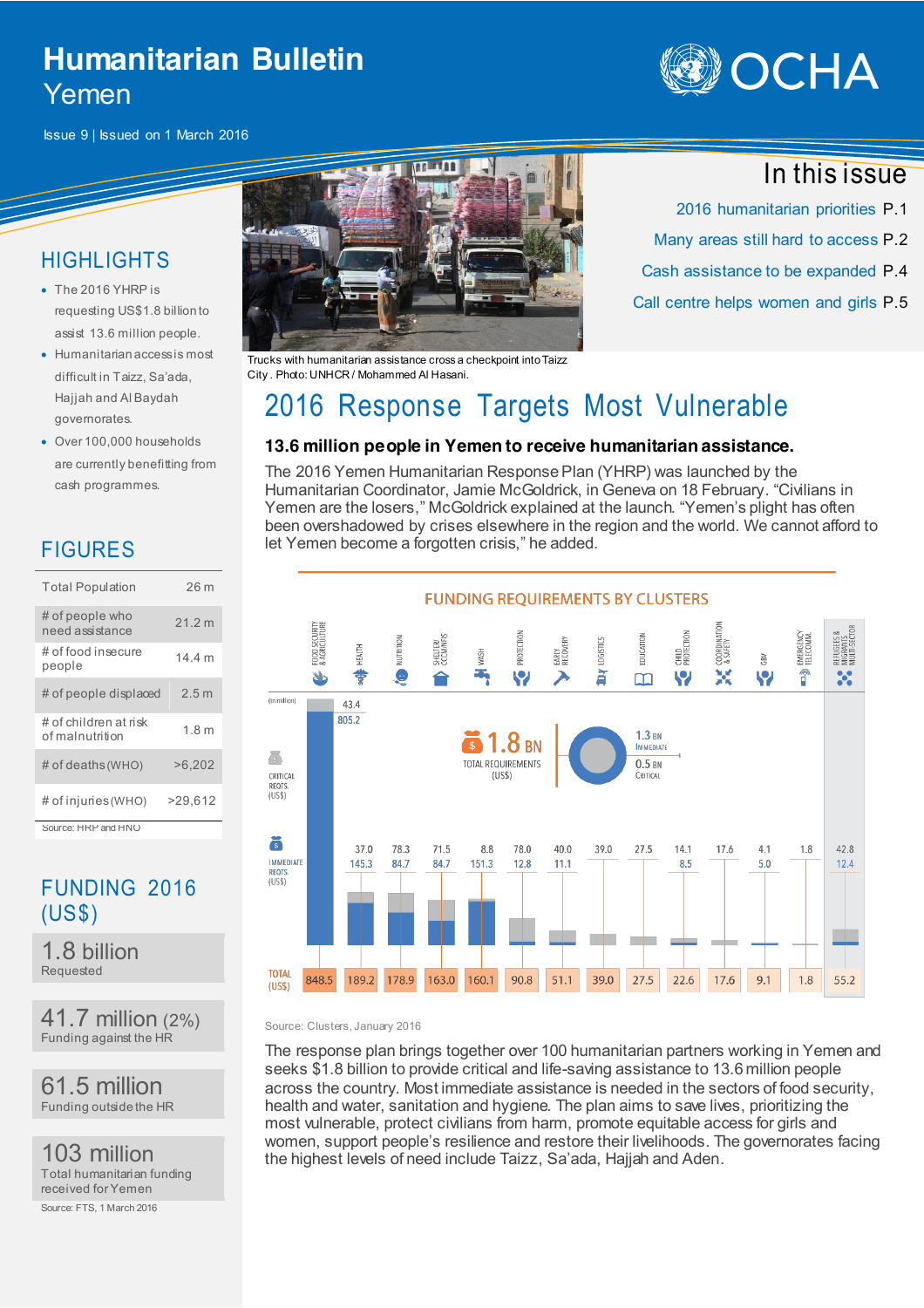*One of the priorities in the YHRP is to provide immediate, direct lifesaving or protection assistance to the most vulnerable people in Yemen.*

*11.5 million out of the 13.6 million people that the HRP aims to assist live in the governorates that are facing the most severe needs in Yemen.*

*Humanitarian actors, particularly national NGOs, can operate in 75 per cent of Yemen.*

#### **Humanitarian response plan builds on previous achievements**

Yemen already faced huge humanitarian needs with 15.9 million people (61 per cent of the population) requiring humanitarian assistance at the end of 2014. Since March 2015, the escalation of conflict and an increase in attacks on civilian and economic infrastructure have pushed basic social services to near collapse and the economy has ground to a virtual halt. As a result, humanitarian needs have grown significantly.

The 2016 **YHRP** seeks to further scale up the response, building on previous achievem ents recorded by humanitari an

partners.



Jamie McGoldrick, the Humanitarian Coordinator for Yemen, launching the YHRP in Geneva on 18 February . Left is Rudi Muller, Director OCHA Geneva. Photo: OCHA/ Madeleine Hamel

In 2015, despite a difficult operating environment and receiving only 56 per cent of funding requested, humanitarian partners reached at least 8.8 million girls, boys, women and men across Yemen with some form of humanitarian assistance. In December alone, at least 1.5 million people received assistance in all the 21 conflict-affected governorates. Since June, operational capacity has nearly doubled, with 103 organisations now participating in the coordinated response. More than half of these organisations are national NGOs, who are playing a key role in boosting delivery.

"Without sustained access, however, none of this is possible," said McGoldrick. "We look to parties participating in this conflict to facilitate humanitarian assistance in any location where people need aid and protection. This means that all the warring parties - in all locations at all times - must allow neutral and impartial aid organizations to safely deliver life-saving aid and allow civilians to reach that aid. This obligation is non-negotiable and must be unconditional."

# Humanitarian aid reaching most districts but many vulnerable areas remain hard to access

### **Aid workers deliver assistance even in high-risk areas**

Despite considerable insecurity across Yemen, humanitarian partners estimate that 75 per cent of districts in the country face relatively low access constraints and 7 per cent of districts are categorized as facing the highest levels of constraints. However, even in areas with high levels of conflict-related insecurity, like parts of Sa'ada or Aden, humanitarian workers, mainly those working for national NGOs, continue to deliver assistance to people in need, albeit at high risk.

Access remains difficult because of deliberate restrictions put in place by the parties (as is the case in Taizz City since August 2015) and because of insecurity. Humanitarian partners face extreme challenges accessing the border areas of Sa'ada and Hajjah due to ongoing air strikes and artillery barrages. Serious constraints also persist in front-line areas in Marib and Al Bayda governorates. With a large portion of assistance being delivered by national partners it is critical that these organisations have the operational capacity to manage security risks while continuing to deliver to those most in need.

**Access constraints and people in need in Yemen by gov ernorate as of February 2016.**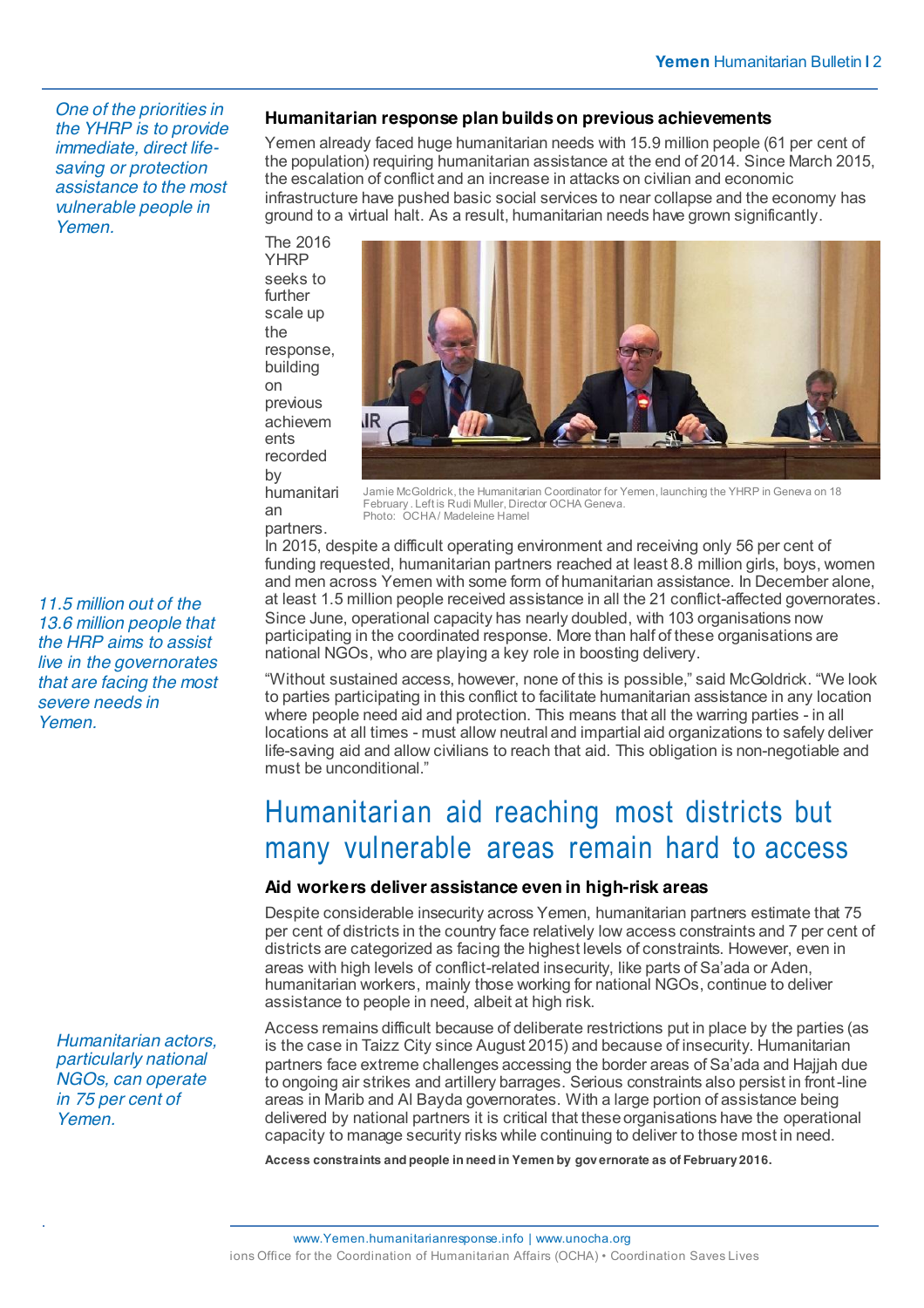



Source: OCHA

### **Bureaucracy and checkpoints impede rapid response**

Bureaucratic requirements imposed by the authorities continue to delay and impede the rapid delivery of humanitarian assistance. In one week alone in February, the Ministry of Interior in Yemen refused travel permission to three separate UN-led missions from Sana'a to Ibb and Taizz. Due to persistent challenges obtaining visas for international security staff, the UN and its partners also struggle to maintain the level of security presence required in order to continue to expand humanitarian response.

The proliferation of checkpoints across the country is another impediment to timely humanitarian action. They slow the transport of key goods and services and in some instances halt movement altogether. Command and control lines within some armed groups can be tenuous, with agreements and guarantees reached at the national level not necessarily communicated downstream to the individuals at checkpoints. Thus, despite having permission to cross, trucks are often held up and sometimes delayed for days, weeks or months.

UN agencies continue to notify the coalition of staff and supply movements in conflict areas through a deconfliction mechanism in Riyadh. This deconfliction process is a necessary procedure for ensuring security, but none the less requires considerable dedicated capacity on the part of agencies given the high volume of land movements

*The effective delivery of humanitarian assistance depends to a large extent on sustained access to people in need.*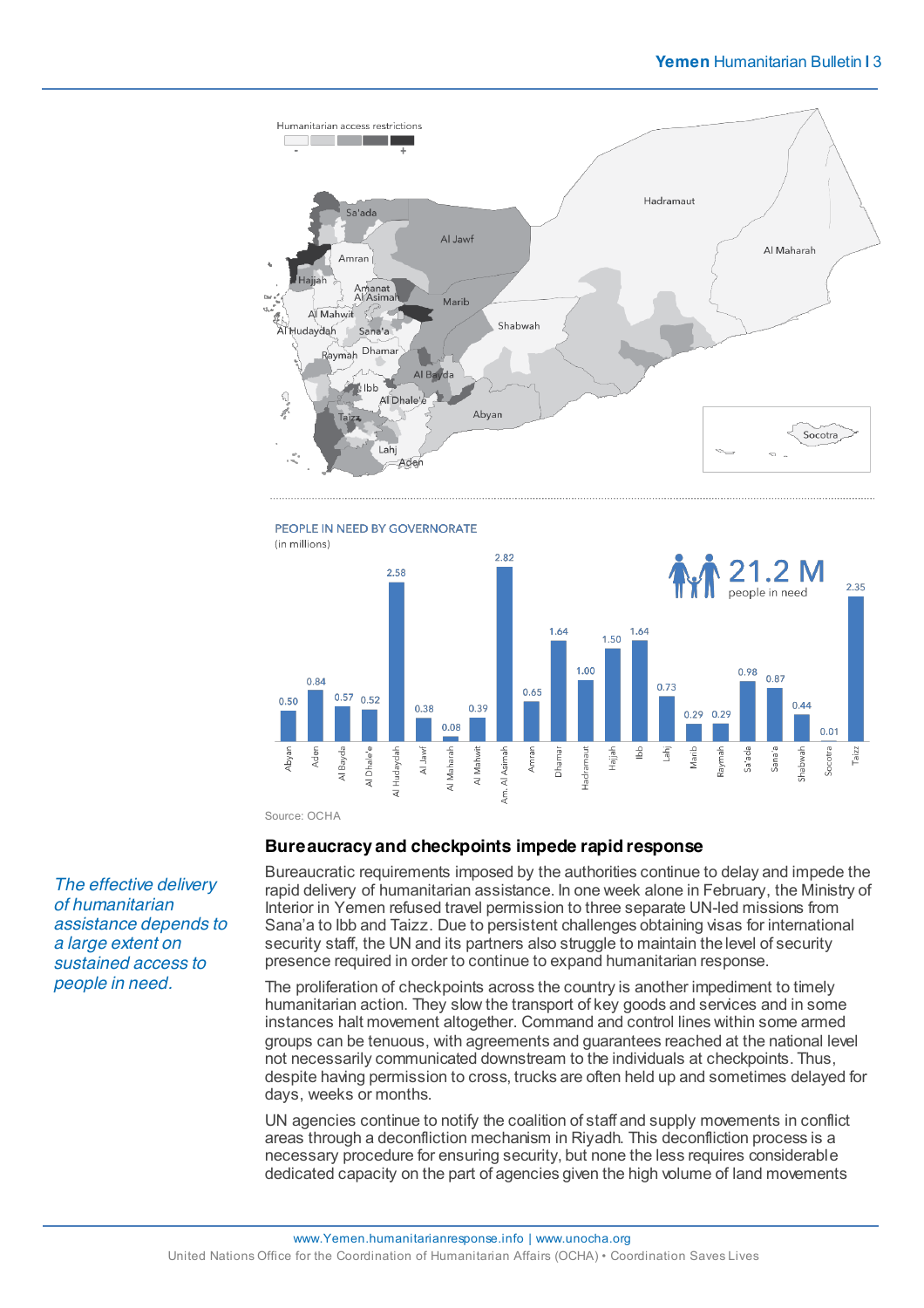being undertaken. As the humanitarian response on the ground expands, efforts continue to strengthen and streamline this notification process so that aid is delivered on time and safely.

### **Expanded footprint improves access negotiations**

In order to expand the presence of international and national staff across Yemen, the UN

has opened operational hubs in Aden, Al Hudaydah, Ibb, and Sa'ada. These hubs bring staff and resources closer to affected people, allowing for a better understanding of the type of assistance they need and facilitating the rapid delivery of that assistance. This permanent field presence is improving access negotiations with local authorities, armed groups and other stakeholders. This is key to ensuring local acceptance and securing guarantees for the safety and security of humanitarian staff and people receiving humanitarian assistance during distributions.

However, international organisations based in the operational hubs are experiencing increasing bureaucratic demands. These requests – often arising at short notice - include demands for daily travel plans and the imposition of conditions on agencies wishing to conduct



Humanitarian staff in the staging area of a convoy waiting for clearance. Photo: OCHA / Philippe Kropf

assessments and monitoring work. Severe security constraints in Aden have also prevented an international presence there since October 2015. The combined effects of these challenges limit the humanitarian operating space.

## Cash programming on the rise in Yemen

### **100,000 households reached with cash assistance in 2015**

"Aid organizations reached over 100,000 households in eight governorates with cash assistance in 2015," explained Hilary Dragicevic from Oxfam, who chairs the Cash and Voucher Working Group in Yemen. The number may seem dwarfed by the millions of people in need of humanitarian assistance; however, cash programming is growing despite facing some difficulties due to the impact of conflict on the functioning of markets and massive fluctuations of food imports and prices over the last eleven months.

Cash programming offers a number of advantages over direct distributions, if based on strong risk and market assessments and an understanding of community preferences. It is often more economical, as food or emergency household items do not have to be bought, stored, or transported. It also supports and stimulates the local economy. In comparison to direct distributions, cash programming enables people to spend money based on their own priorities and preferences, whether to buy food, send children to school, or take a relative to the hospital. In other words, people are given a choice, contributing to a stronger sense of dignity and helping avoid some negative coping

*The proliferation of checkpoints across the country makes it difficult for humanitarian assistance to reach people in need.*

*Cash assistance efforts are being adapted to help Yemeni people meet their needs in the local context.*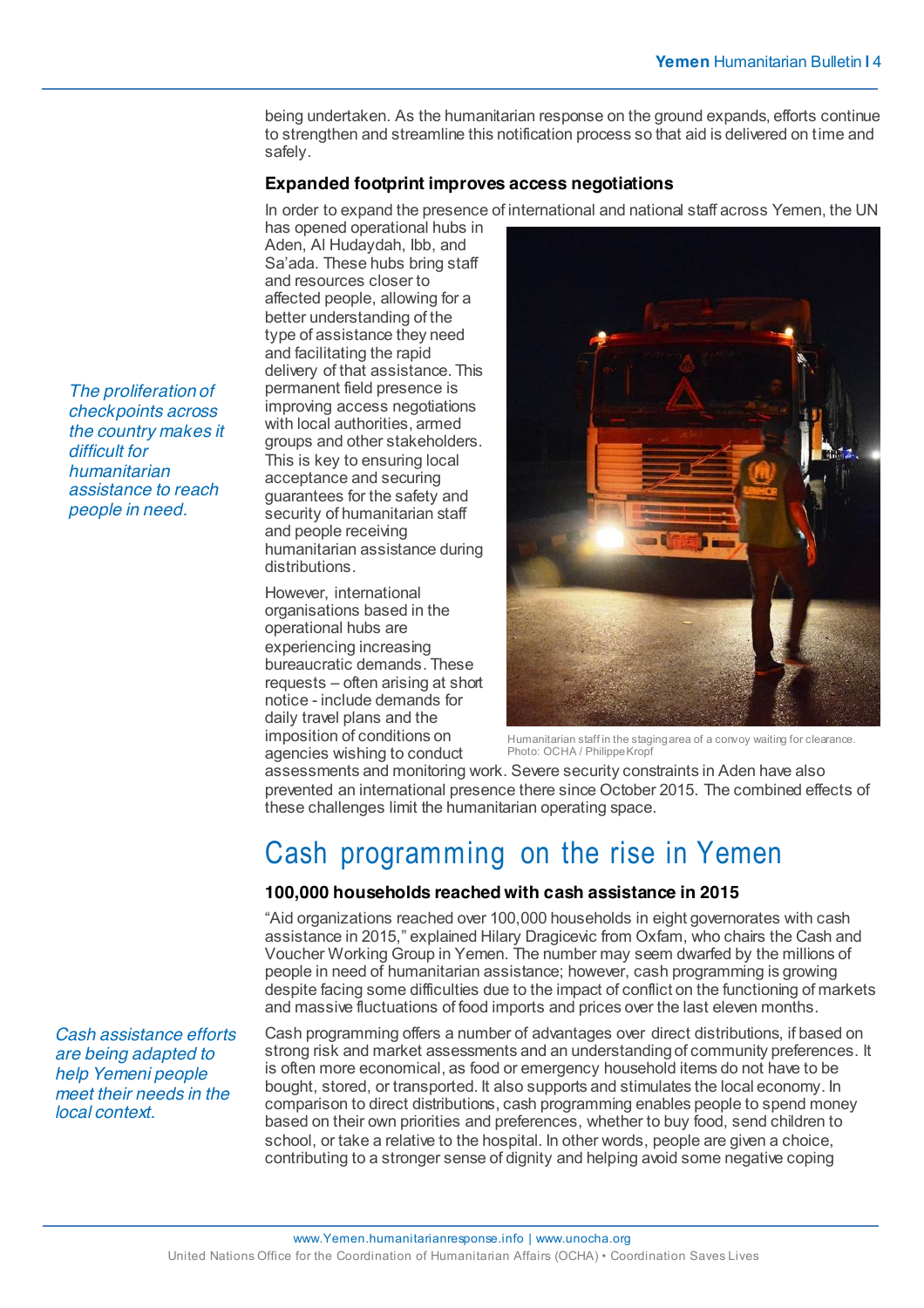mechanisms that women, men and children often have to adopt when faced with significant hardship.

### **Tailoring cash assistance to local context and needs**

"It was a great feeling to come to a supermarket and choose what products I wanted to put into my cart," said Afrah Mohammad Osbah, a 31-year old divorced mother of four children. Her home in the old city of Sana'a was destroyed by an airstrike in July, killing her brother who was the breadwinner of the family. Afrah and her children recently received cash vouchers as part of a programme to assist people directly affected by the conflict, financed by the Yemen Humanitarian Pooled Fund. "With the vouchers, I was able to buy food for three months," she said.

"Cash assistance is not just about handing out money," said Laurianne Leca from OCHA Yemen's **Humanitarian** Financing Unit. "Cash programming has to be adapted to best suit the local context." The NGO that supported Afrah and her children opted for vouchers over unconditional cash assistance, based



Cash or v ouchers give people more choices and dignity. Photo: NFDHR

on the request of affected women. "Many women opted to receive vouchers rather than cash to reduce the risk of men spending the money on unnecessary items," the programme coordinator explained.

Accessibility is also important. While the supermarket in Sana'a is only a few hundred metres from the displacement site, access to markets and shops may be more difficult in rural areas. In 2016, the humanitarian community in Yemen plans to scale up the use of cash programming to benefit up to one million people.

## Overcoming the challenge of reaching women

### **A call center will help expand women's engagement in humanitarian action**

Women are disproportionately affected by the conflict with many male family members absent or unable to provide for their families. In many locations the proportion of female led families among the displaced is 30-40 per cent, and occasionally as high as 80 per cent. However, women's ability to access help and influence decisions around humanitarian action is limited by culture and past practice. As an NGO representative has noted, "some local councils refuse to record female-headed households as beneficiaries or do not allow female staff to work in the villages." This makes their plight invisible and discourages them from seeking assistance. In another example, the Water and Sanitation (WASH) coordinator of an implementing partner noted that "when we arrived for our first hygiene sensitization session, the community leader had not gathered any women because he did not want a man holding a session in front of the women."

Due to this reality, many organizations tell communities and local councils from the outset that both males and females must be involved, and some NGOs make it clear that

*Cash transfers are an effective strategy to assist people in need of humanitarian support and will be expanded in 2016.*